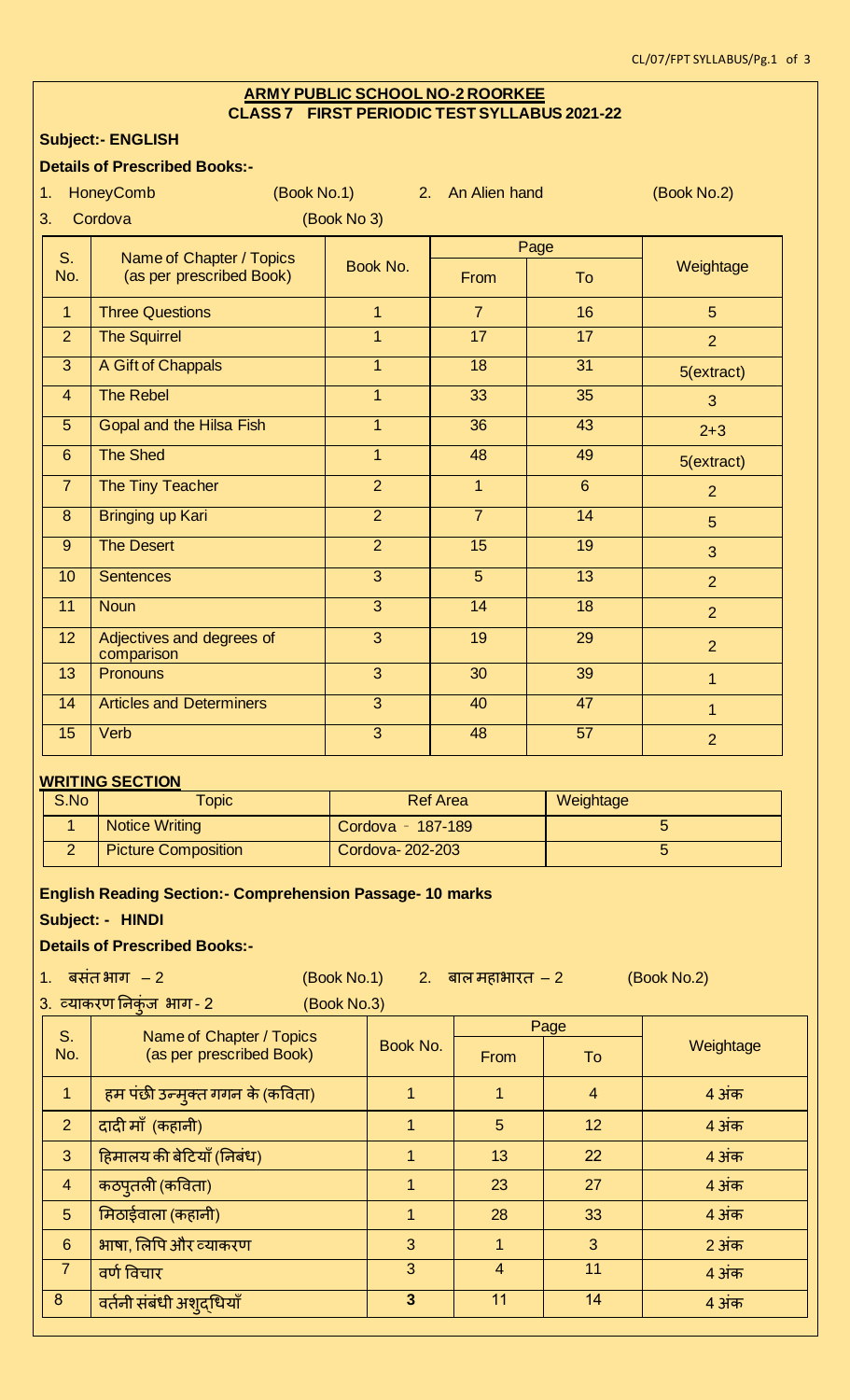| <u> Note:- 'बाल महाभारत' पूरक  पाठ्य-पुस्तक से प्रथम नियतकालिक परीक्षा (FPT) में प्रश्न नहीं पूछे जाएँगें</u>       |                                                                  |                 |                    |                |             |                  |  |  |
|---------------------------------------------------------------------------------------------------------------------|------------------------------------------------------------------|-----------------|--------------------|----------------|-------------|------------------|--|--|
|                                                                                                                     | <b>WRITING SECTION</b> (For Language subjects)/ADDITIONAL TOPICS |                 |                    |                |             |                  |  |  |
| S.No                                                                                                                | <b>Topic</b>                                                     | <b>Ref Area</b> |                    |                | Weightage   |                  |  |  |
| $\overline{1}$                                                                                                      | अनृच्छेद लेखन                                                    | व्याकरण         |                    |                | 5 अंक       |                  |  |  |
| $\overline{2}$                                                                                                      | पत्रलेखन                                                         |                 | व्याकरण            |                | 5 अंक       |                  |  |  |
|                                                                                                                     | <b>Subject:-Mathematics</b>                                      |                 |                    |                |             |                  |  |  |
|                                                                                                                     | <b>Details of Prescribed Books:-</b>                             |                 |                    |                |             |                  |  |  |
| 1.                                                                                                                  | <b>MATHEMATICS TEXTBOOK FOR CLASS 7</b>                          |                 |                    | (Book No.1)    |             |                  |  |  |
| 2.                                                                                                                  | <b>LAB MANUAL</b>                                                |                 |                    |                | (Book No.2) |                  |  |  |
| S.                                                                                                                  |                                                                  |                 |                    |                | Page        |                  |  |  |
| No.                                                                                                                 | Name of Chapter / Topics<br>(as per prescribed Book)             |                 | Book No.           | From           | To          | Weightage        |  |  |
| $\mathbf{1}$                                                                                                        | Integers                                                         |                 | 1                  | $\mathbf{1}$   | 28          | 10               |  |  |
| $\overline{2}$                                                                                                      | <b>Fractions and Decimals</b>                                    | 1               |                    | 29             | 56          | 12               |  |  |
| 3                                                                                                                   | <b>Rational Numbers</b>                                          | 1               |                    | 173            | 192         | 10               |  |  |
| $\overline{4}$                                                                                                      | <b>Symmetry</b>                                                  | $\mathbf{1}$    |                    | 265            | 276         | 8                |  |  |
|                                                                                                                     | <b>Subject:- SCIENCE</b>                                         |                 |                    |                |             |                  |  |  |
|                                                                                                                     | <b>Details of Prescribed Books:-</b>                             |                 |                    |                |             |                  |  |  |
| 1.                                                                                                                  | NCERT (Book No.1)                                                |                 |                    |                |             |                  |  |  |
| S.                                                                                                                  | Name of Chapter / Topics<br>(as per prescribed Book)             |                 | <b>Book</b><br>No. | Page           |             |                  |  |  |
| No.                                                                                                                 |                                                                  |                 |                    | From           | To          | Weightage        |  |  |
| $\overline{1}$                                                                                                      | <b>Chapter 1 -Nutrition in Plants</b>                            |                 | $\mathbf{1}$       | $\overline{1}$ | 10          | 8                |  |  |
| $\overline{2}$                                                                                                      | <b>Chapter 2- Nutrition in Animals</b>                           |                 | $\overline{1}$     | 11             | 23          | $\boldsymbol{8}$ |  |  |
| 3                                                                                                                   | Chapter 3- Fibre to Fabric                                       |                 | 1                  | 24             | 34          | 8                |  |  |
| $\overline{4}$                                                                                                      | <b>Chapter 4- Heat</b>                                           |                 | $\mathbf{1}$       | 35             | 48          | $\boldsymbol{8}$ |  |  |
| $\sqrt{5}$                                                                                                          | Chapter 5- Acids, Bases and Salts                                | $\mathbf{1}$    |                    | 49             | 57          | 8                |  |  |
| <b>Subject:- SOCIAL SCIENCE</b><br><b>Details of Prescribed Books:-</b><br>(Book No.1)<br><b>Our Pasts-II</b><br>1. |                                                                  |                 |                    |                |             |                  |  |  |

3. Social and Political Life-II (Book No.3)

### 2. Our Environment (Book No.2)

S. No. Name of Chapter / Topics (as per prescribed Book) Book No. Page Weightage From To 1 Tracing Changes Through A Thousand Years 1 **1** 1 15 **06** 2 New Kings And Kingdoms 1 16 29 **06** 3 The Delhi Sultan **1** 1 30 44 **06** 4 Environment 2 1 6 **05** 5 Inside Our Earth 2 7 11 **06** 6 On Equality <sup>3</sup> <sup>4</sup> <sup>15</sup> **<sup>05</sup>** 7 Role Of The Government In 3 16 29 <mark> 06</mark><br>Health